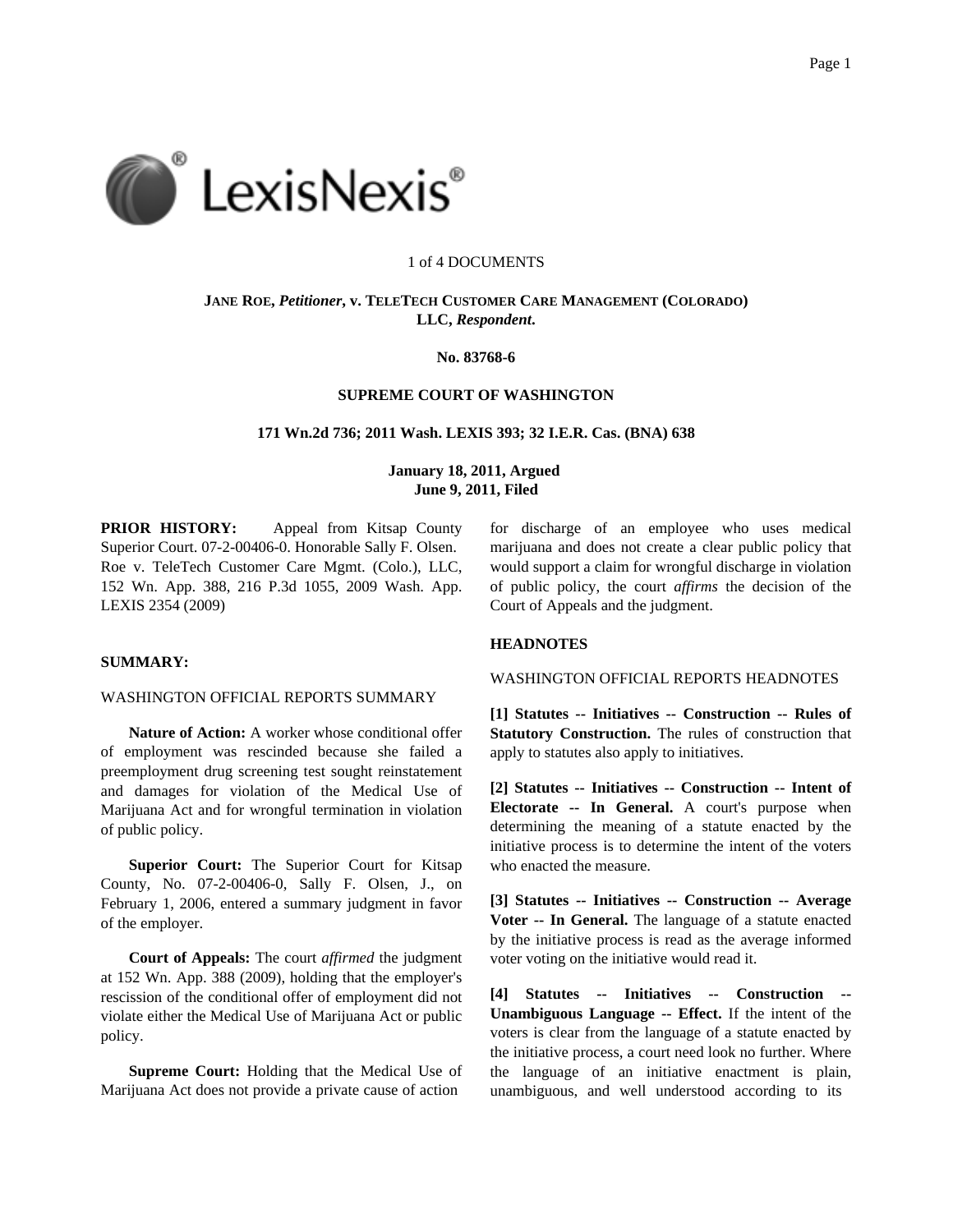natural and ordinary sense and meaning, it is not subject to judicial interpretation.

**[5] Statutes -- Initiatives -- Construction -- Ambiguity -- Intent of Electorate -- Voters' Pamphlet.** In order to resolve an ambiguity in a statute enacted by the initiative process, a court may look to extrinsic evidence of the intent of the voters, such as statements in the voters' pamphlet. An ambiguity exists if the language of the statute is subject to more than one reasonable interpretation.

**[6] Statutes -- Construction -- Considered as a Whole -- In General.** A statutory phrase should not be read in isolation; the language of the phrase takes its meaning from the enactment as a whole.

**[7] Employment -- Controlled Substances -- Drug Testing -- Termination of Employment -- Medical Use of Marijuana Act -- Effect.** The Medical Use of Marijuana Act (ch. 69.51A RCW) does not regulate the conduct of private employers or protect employees or applicants for employment from adverse employment actions for using medical marijuana outside the workplace when such use is in accordance with the provisions of the act.

**[8] Statutes -- Initiatives -- Construction -- Intent of Electorate -- Extrinsic Sources -- Declaration of Drafter and Promoter of Initiative -- Declaration Made Several Years After Enactment.** The declaration of a co-drafter and campaign manager for an initiative measure about the operative effects of the measure does not provide evidence of the intent of the voters in enacting the measure if the declaration is made 10 years after the measure was enacted.

**[9] Statutes -- Initiatives -- Construction -- Intent of Electorate -- Extrinsic Sources -- Declaration of Drafter and Promoter of Initiative -- Declaration Unsupported by Text of Initiative.** The declaration of a co-drafter and campaign manager for an initiative measure about the operative effects of the measure does not provide evidence of the intent of the voters in enacting the measure if the claims made in the declaration are unsupported by the text of the measure.

**[10] Statutes -- Construction -- Legislative Intent -- Legislative History -- Amendment of Statute.** A court may look to the subsequent history of an ambiguous statute to clarify the statute's original legislative intent.

**[11] Statutes -- Construction -- Amendment -- Change or Clarification -- Presumption -- Rebuttal.** A new legislative enactment is presumed to be an amendment that changes a law rather than a clarification of the existing law. Rebuttal of the presumption requires clear evidence that the legislature intended an interpretive clarification.

**[12] Statutes -- Construction -- Amendment -- Change or Clarification -- Ambiguity.** One indication that a new legislative enactment is intended to clarify rather than amend an existing statute is the existence of an ambiguity in the original statute. In contrast, new legislation affecting an unambiguous statute generally is viewed as an amendment of the statute.

**[13] Employment -- Controlled Substances -- Drug Testing -- Termination of Employment -- Medical Use of Marijuana Act -- Express Cause of Action -- Scope of Act.** The Medical Use of Marijuana Act (ch. 69.51A RCW) does not expressly create a civil remedy or right to relief for an employee or applicant for employment who is terminated or denied employment for using medical marijuana outside the workplace when such use is in accordance with the provisions of the act. The act does not create a duty by employers to accommodate medical marijuana use by employees or applicants for employment outside the workplace in accordance with the provisions of the act; nor does the act provide employment protections to such persons.

**[14] Action -- Implied Right of Action -- Statutorily Created Protection -- Elements.** A cause of action is not implied by a statute unless (1) the plaintiff claiming a right to relief under the statute is within the class of persons for whose special benefit the statute was enacted; (2) legislative intent, explicitly or implicitly, supports the creation of a remedy; and (3) implying a remedy is consistent with the underlying purpose of the statute.

**[15] Employment -- Controlled Substances -- Drug Testing -- Termination of Employment -- Medical Use of Marijuana Act -- Implied Cause of Action -- Validity.** The Medical Use of Marijuana Act (ch. 69.51A RCW) does not create an implied cause of action against an employer who terminates, or fails to hire, a person because of the person's use of medical marijuana outside the workplace when such use is in accordance with the provisions of the act.

**[16] Employment -- Termination -- Violation of Public**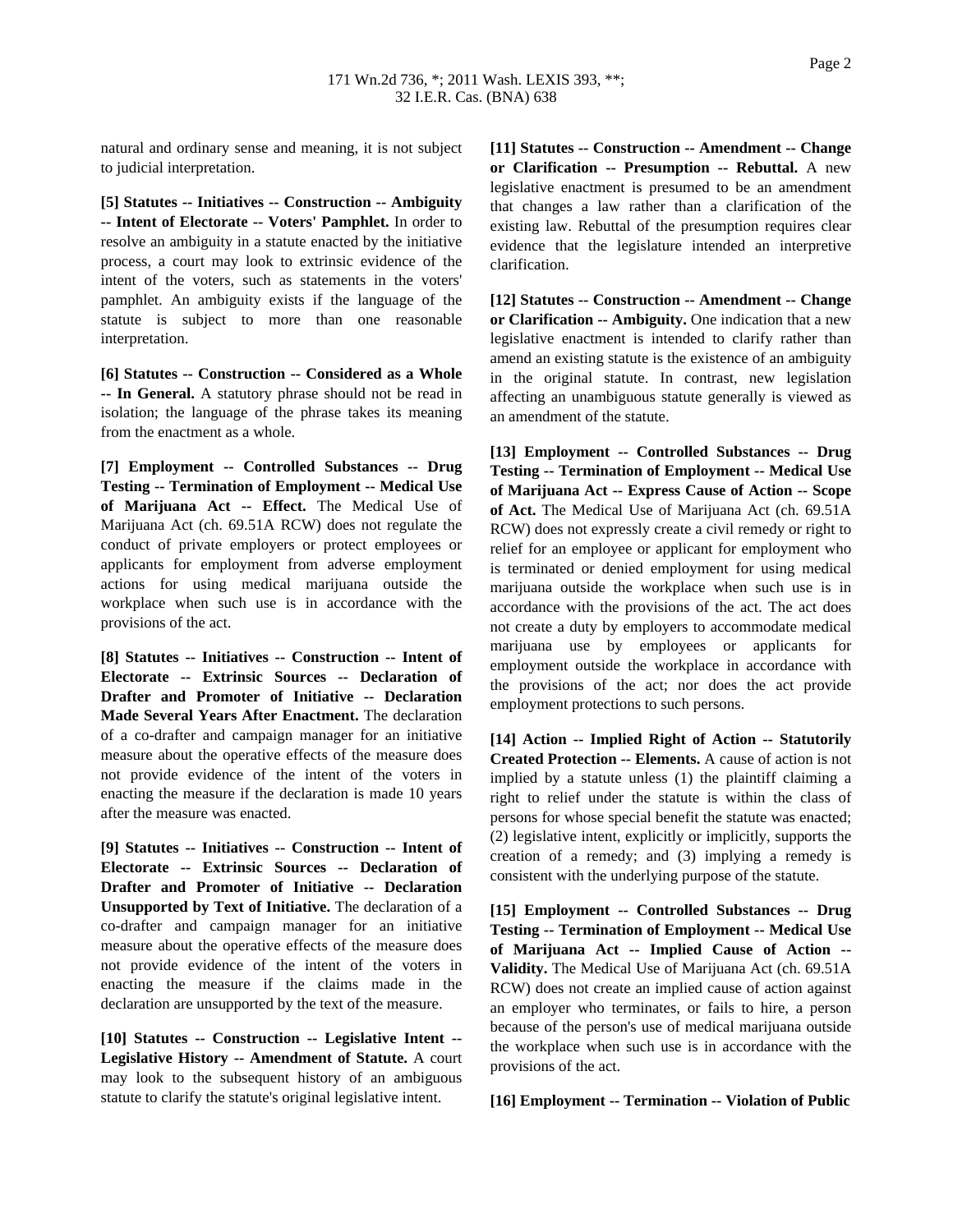**Policy -- In General.** An employer's termination of an at-will employee is not actionable unless the termination would frustrate a clear manifestation of public policy.

**[17] Employment -- Termination -- Violation of Public Policy -- Source of Public Policy -- Determination -- In General.** For purposes of a claim for wrongful discharge in violation of public policy, the existence of a clear mandate of public policy is determined by inquiring into whether the employer's conduct contravened the letter or purpose of a constitutional, statutory, or regulatory provision or scheme. Prior judicial decisions may also establish the relevant public policy. The courts must proceed cautiously if called upon to declare public policy absent some prior legislative or judicial expression on the subject.

**[18] Employment -- Termination -- Violation of Public Policy -- Right of Action -- Exception to At-Will Employment Rule.** The tort of wrongful discharge in violation of public policy is a narrow public policy exception to the at-will employment doctrine that balances the employee's interest in job security and the employer's interest in making personnel decisions without fear of liability.

**[19] Employment -- Termination -- Violation of Public Policy -- Categories.** Actions for wrongful discharge in violation of public policy generally have been recognized when the basis for the employee's discharge is (1) the employee's refusal to commit an illegal act, (2) the employee's performance of a public duty or obligation, (3) the employee's exercise of a legal right or privilege, or (4) retaliation against the employee for reporting employer misconduct.

**[20] Employment -- Termination -- Violation of Public Policy -- Elements -- In General.** An action for wrongful discharge in violation of public policy requires the plaintiff to prove (1) the existence of a clear public policy (the clarity element), (2) that discouraging the employee's conduct would jeopardize the public policy (the jeopardy element), (3) that the conduct linked to public policy caused the dismissal (the causation element), and (4) the absence of an overriding justification for the dismissal (the absence of justification element).

**[21] Employment -- Termination -- Violation of Public Policy -- Clear Public Policy -- Question of Law or Fact -- Review -- Standard of Review.** For purposes of

an action for wrongful discharge in violation of public policy, whether the alleged public policy has been clearly established is a question of law that is reviewed de novo.

**[22] Employment -- Termination -- Violation of Public Policy -- Right of Action -- Narrow Construction.** The tort of wrongful discharge in violation of public policy is narrowly drawn so that it does not swallow the general rule of at-will employment.

**[23] Employment -- Termination -- Violation of Public Policy -- Source of Public Policy -- Statutory Provisions -- Conduct Beyond Reach of Statutory Remedies -- Effect.** The fact that an employer's conduct is beyond the reach of a statute's remedies does not prevent the statute from providing a clear mandate of public policy for purposes of an action for wrongful discharge in violation of public policy.

**[24] Employment -- Termination -- Violation of Public Policy -- Clear Public Policy -- What Constitutes -- In General.** In an action for wrongful discharge in violation of public policy, the plaintiff must establish a clear statement of public policy to satisfy the clarity element. The "public policy" that will support the action must be an authoritative declaration of the nature of the wrong. A clear mandate of public policy sufficient to meet the clarity element must be clear and truly public; it does not exist merely because the plaintiff can point to legislation or judicial precedent that addresses the relevant issue.

**[25] Employment -- Termination -- Violation of Public Policy -- Clear Public Policy -- Burden of Proof.** In an action for wrongful discharge in violation of public policy, the plaintiff has the burden of proving the existence of a clear statement of public policy.

**[26] Employment -- Termination -- Violation of Public Policy -- Clear Public Policy -- Medical Use of Marijuana.** The Medical Use of Marijuana Act (ch. 69.51A RCW) does not express a clear public policy against employers terminating, or failing to hire, a person for using medical marijuana outside the workplace when such use is in accordance with the provisions of the act.

**[27] Employment -- Termination -- Violation of Public Policy -- Right of Action -- Medical Use of Marijuana.** An employer's termination of or refusal to hire a person because of the person's use of medical marijuana outside the workplace when such use is in accordance with the Medical Use of Marijuana Act (ch. 69.51A RCW) is not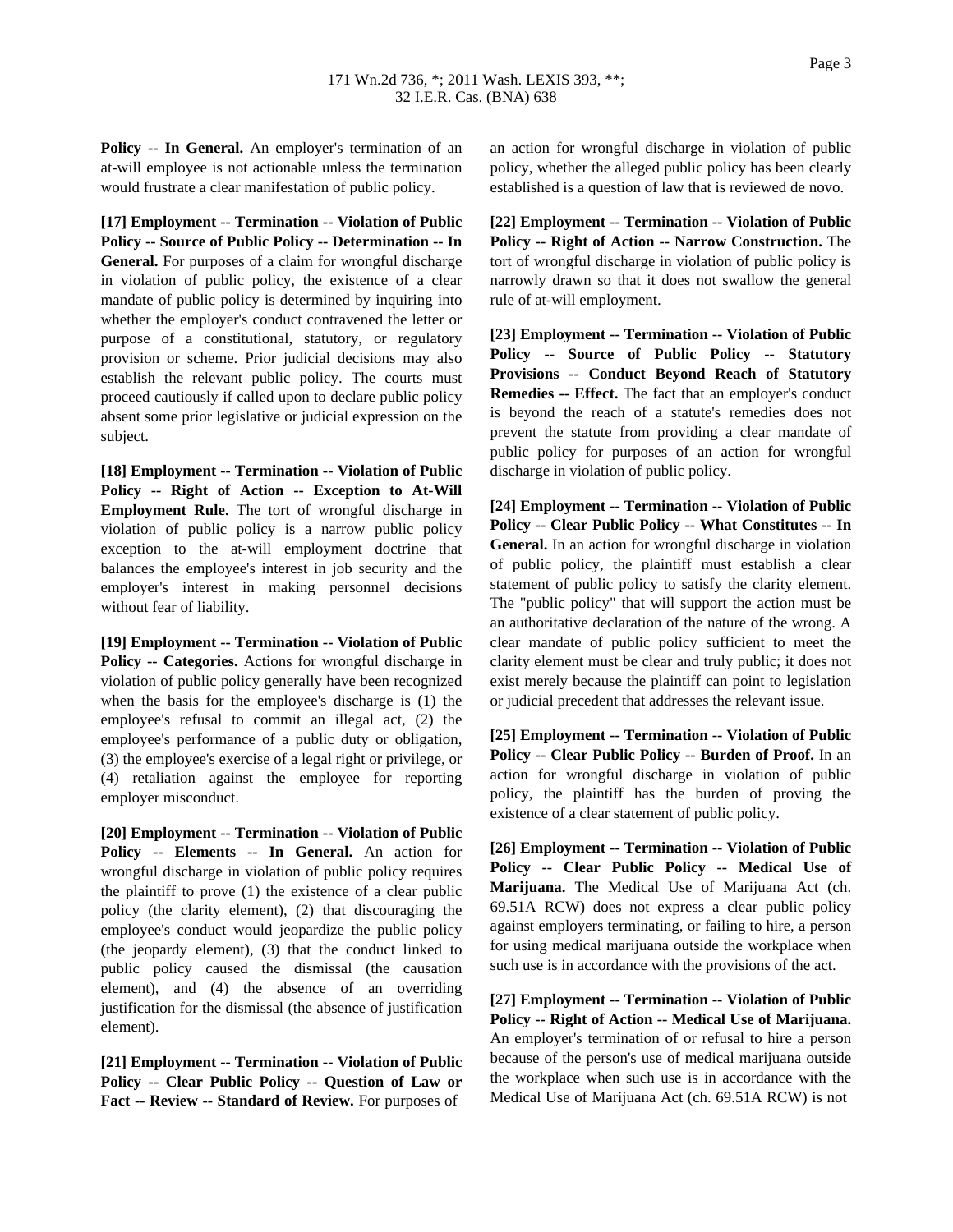actionable as a wrongful discharge in violation of public policy. CHAMBERS, J., dissents by separate opinion.

**COUNSEL:** *Michael C. Subit* and *Jillian M. Cutler* (of *Frank Freed Subit & Thomas LLP*), for petitioner.

*James M. Shore* and *Molly M. Daily* (of *Stoel Rives LLP*), for respondent.

*Alison Holcomb*, *Mark M. Cooke*, and *Matthew A. Carvalho* on behalf of American Civil Liberties Union of Washington State, amicus curiae.

*Brian T. Hodges* and *Deborah J. La Fetra* on behalf of Pacific Legal Foundation, amicus curiae.

*Jeffrey L. Needle* and *Lindsay L. Halm* on behalf of Washington Employment Lawyers Association, amicus curiae.

**JUDGES:** [\*\*1] AUTHOR: Justice Charles K. Wiggins. WE CONCUR: Chief Justice Barbara A. Madsen, Justice Charles W. Johnson, Justice Gerry L. Alexander, Justice Susan Owens, Justice Mary E. Fairhurst, Justice James M. Johnson, Justice Debra L. Stephens. AUTHOR: Justice Tom Chambers.

**OPINION BY:** Charles K. Wiggins

#### **OPINION**

### En Banc

 $[*/741]$  ¶1 WIGGINS, J. -- In 1998, the people of Washington exercised their constitutional power to enact legislation by initiative when they adopted the Washington State Medical Use of Marijuana Act (MUMA), chapter 69.51A RCW. MUMA provided an affirmative defense against criminal prosecution of physicians for prescribing medical marijuana and of qualified patients and their designated primary [\*742] caregivers for engaging in the medical use of marijuana. In this case, we are asked to decide whether MUMA provides a private cause of action against an employer who discharges an employee for authorized medical marijuana use or whether MUMA expresses a clear public policy that employees may not be discharged for authorized medical marijuana use. We hold that MUMA does not provide a private cause of action for discharge of an employee who uses medical marijuana, either expressly or impliedly, nor does MUMA create a clear

[\*\*2] public policy that would support a claim for wrongful discharge in violation of such a policy.

#### FACTS

 $\P$ 2 Jane Roe<sup>1</sup> suffered from debilitating migraine headaches that caused chronic pain, nausea, blurred vision, and sensitivity to light. Roe took over-the-counter pain medication and prescription drugs for her headaches, but she claims conventional medications did not provide significant relief. On June 7, 2006, Dr. William Minteer prescribed Inderal, advised Roe to discontinue other daily pain medication, and discussed with Roe the possibility of a couple of weeks of discomfort after switching to the new drug.

> 1 Roe filed suit under a pseudonym because medical marijuana use is illegal under federal law.

¶3 On June 26, 2006, Roe became a patient of Dr. Thomas Orvald at The Hemp and Cannabis Foundation (THCF) Medical Clinics in Bellevue. She completed a pain questionnaire, describing her average pain as an 8 on a 1-to-10 scale (where a 10 represented "[p]ain as bad as you can imagine," Clerk's Papers (CP) at 196), and stating pain medications provided her "20%" relief. *Id*. at 197. Roe also stated that she already used cannabis more than four times a day, totaling around one gram. She stated she [\*\*3] would use "50%" more cannabis if it were easier and cheaper to obtain. *Id*. at 194.

¶4 That same day, Dr. Orvald provided Roe with a document on THCF letterhead entitled "Documentation of [\*743] Medical Authorization to Possess Marijuana for Medical Purposes in Washington State." *Id*. at 269. In the authorization, Dr. Orvald stated he treated Roe for "a terminal illness or a debilitating conditions as defined in RCW 69.51A.010" and in his medical opinion "the potential benefits of the medical use of marijuana would likely outweigh the health risks for this patient." *Id*. Upon receiving the authorization, Roe began using medical marijuana in compliance with MUMA. Medical marijuana alleviated her headache pain with no side effects and allowed Roe to care for her children and to work. Roe ingests marijuana only in her home.

¶5 On October 3, 2006, TeleTech offered Roe a position as a customer service representative at its Bremerton facility.  $2$  The offer was contingent on the results of reference and background checks and a drug screening. Roe was provided with TeleTech's drug policy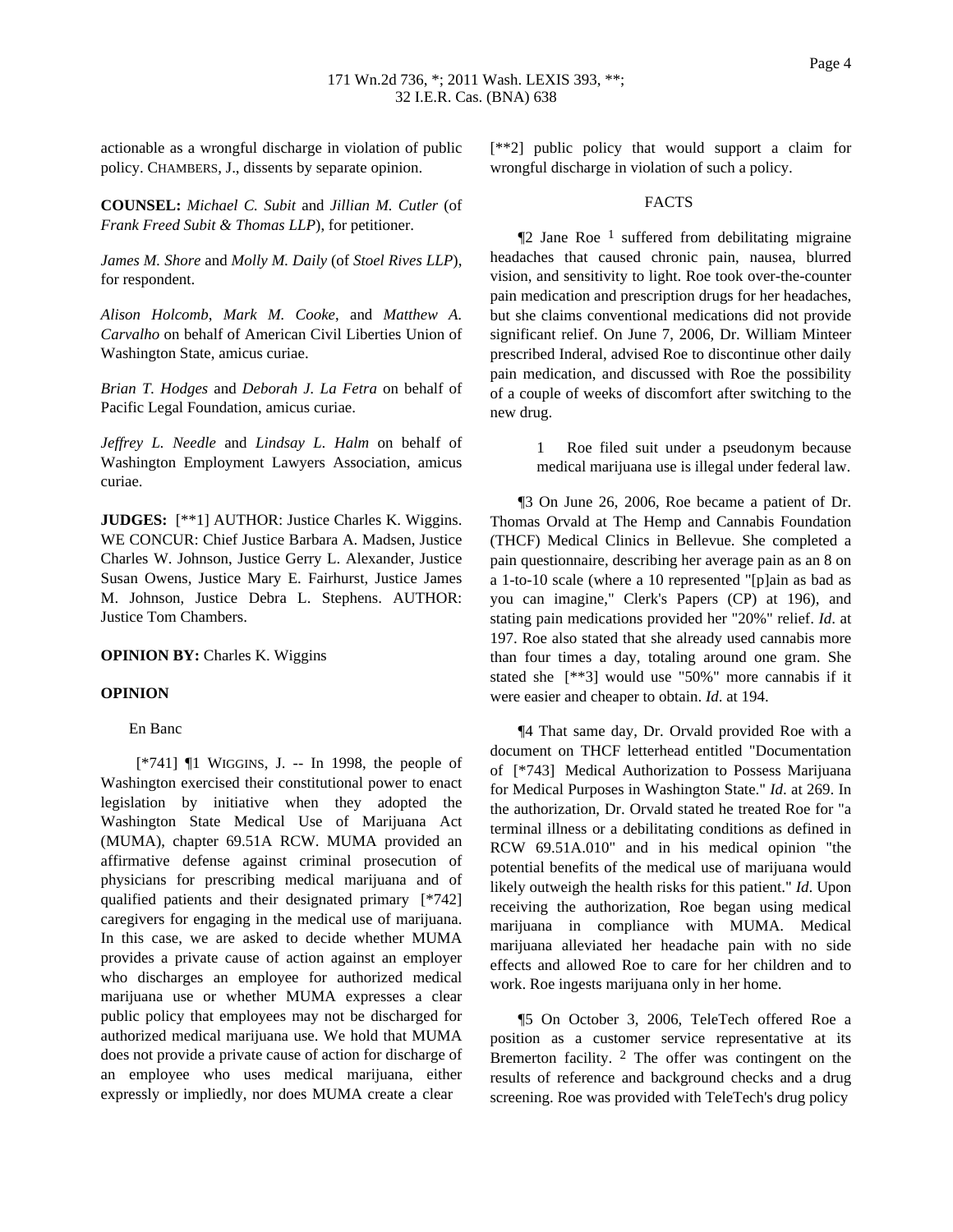requiring all employees to have a negative drug test result. The policy emphasized that noncompliance would result in ineligibility [\*\*4] for employment with TeleTech. Roe acknowledged receipt of TeleTech's drug policy, informed TeleTech of her use of medical marijuana, and offered to provide the company with a copy of her authorization. TeleTech declined. Roe took a drug test on October 5, 2006, and started training at TeleTech on October 10. She continued to train and work as a customer service representative until October 18, 2006.

> 2 TeleTech is a business process outsourcing company based in Colorado. At its Bremerton facility, TeleTech provides Sprint Nextel with telemarketing and telesales services. Customer service representatives at the Bremerton facility handle sales calls and customer service issues.

¶6 On October 10, 2006, TeleTech learned of Roe's positive drug test results. Roe's supervisor contacted TeleTech's corporate headquarters and confirmed the company's drug policy does not make an exception for medical marijuana. On October 18, TeleTech terminated Roe's employment.

[\*744] ¶7 In February 2007, Roe sued TeleTech in Kitsap County Superior Court for wrongful termination.<sup>3</sup> Roe claimed (1) TeleTech terminated her employment in violation of MUMA and (2) TeleTech terminated her employment in violation of a clear public [\*\*5] policy allowing medical marijuana use in compliance with MUMA. Both parties filed motions for summary judgment. TeleTech asserted MUMA does not provide employment protections to medical marijuana users or a civil cause of action against a private party. It also argued federal law precluded MUMA's authorization of medical marijuana use. Finally, TeleTech argued MUMA has a narrow purpose--namely, to provide users and physicians with an affirmative defense under state drug laws, not to broadly entitle users to employment protections.

> TeleTech removed the action to the United States District Court for the Western District of Washington on March 27, 2007, asserting diversity jurisdiction. The federal district court granted Roe's motion to remand the case because TeleTech could not prove that the amount in controversy was at least \$ 75,000. *Roe v. Teletech Customer Care Mgmt. (Colo.), LLC*, No. C07-5149 RBL, 2007 WL 1655172, 2007 U.S.

Dist. LEXIS 41112 (W.D. Wash. June 6, 2007) (unpublished).

¶8 The superior court granted TeleTech's motion for summary judgment. Holding that MUMA provides only an affirmative defense to criminal prosecution under state drug laws and does not imply a civil cause of action, the Court of Appeals [\*\*6] affirmed the superior court's grant of summary judgment to TeleTech. *Roe v. TeleTech Customer Care Mgmt. (Colo.), LLC*, 152 Wn. App. 388, 216 P.3d 1055 (2009). Based on the unambiguous language of MUMA, we affirm.

#### ANALYSIS

¶9 We review a lower court's grant of summary judgment and questions of statutory interpretation de novo. *Hubbard v. Spokane County*, 146 Wn.2d 699, 707, 50 P.3d 602 (2002); *Rozner v. City of Bellevue*, 116 Wn.2d 342, 347, 804 P.2d 24 (1991).

[\*745] I. MUMA does not prohibit an employer from discharging an employee for authorized use of medical marijuana

¶10 Washington voters approved Initiative Measure 692 (I-692), MUMA, on November 3, 1998, and it is codified at chapter 69.51A RCW. The purpose section of the statute states, "The people of Washington state find that some patients with terminal or debilitating illnesses, under their physician's care, may benefit from the medical use of marijuana." Former RCW 69.51A.005 (1999). The section identifies some of the conditions "for which marijuana appears to be beneficial," including "some forms of intractable pain." *Id*. The section continues:

> The people find that humanitarian compassion necessitates that the decision to [\*\*7] authorize the medical use of marijuana by patients with terminal or debilitating illnesses is a personal, individual decision, based upon their physician's professional medical judgment and discretion.

¶11 Therefore, the people of the state of Washington intend that:

Qualifying patients with terminal or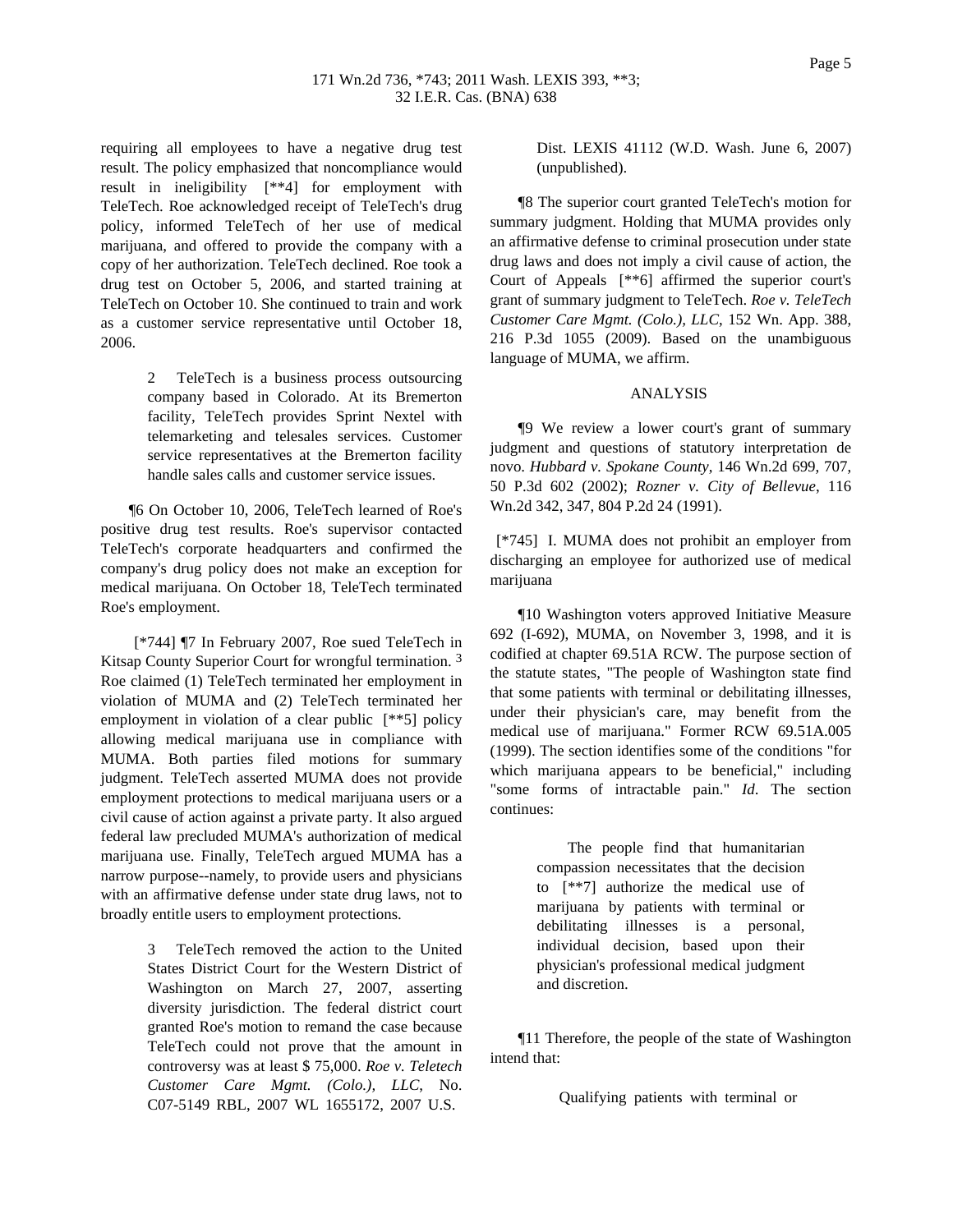debilitating illnesses who, in the judgment of their physicians, would benefit from the medical use of marijuana, shall not be found guilty of a crime under state law for their possession and limited use of marijuana ... .

*Id.* The section also states the intent of the voters to provide a defense to caregivers and physicians. *Id.* A subsequent section of MUMA provides an affirmative defense to both qualifying patients and caregivers. RCW 69.51A.040(1).

¶12 The only reference to employment in MUMA as passed by the voters in the initiative provided, "Nothing in this chapter requires any accommodation of any medical marijuana use in any place of employment, in any school bus or on any school grounds, or in any youth center." Former RCW 69.51A.060(4) (1999).

[\*746] ¶13 The legislature amended MUMA in 2007, declaring:

> The legislature intends to clarify the law on medical marijuana so that the lawful use of this [\*\*8] substance is not impaired and medical practitioners are able to exercise their best professional judgment in the delivery of medical treatment, qualifying patients may fully participate in the medical use of marijuana, and designated providers may assist patients in the manner provided by this act without fear of state criminal prosecution. This act is also intended to provide clarification to law enforcement and to all participants in the judicial system.

LAWS OF 2007, ch. 371, § 1. The legislature amended MUMA's reference to employment, revising RCW 69.51A.060(4) to read, "Nothing in this chapter requires any accommodation of any *on-site* medical use of marijuana in any place of employment, in any school bus or on any school grounds, in any youth center, *in any correctional facility, or smoking medical marijuana in any public place as that term is defined in RCW 70.160.020.*" RCW 69.51A.060 (2007 amendment italicized).

A. The language of MUMA is unambiguous

**[1-5]** ¶14 The rules of construction applied to statutes also apply to initiatives. *Amalgamated Transit Union Local 587 v. State*, 142 Wn.2d 183, 205, 11 P.3d 762 (2001). The court's purpose when determining the meaning of a statute enacted [\*\*9] by the initiative process is to determine the intent of the voters who enacted the measure. *Id.* This court focuses on the language of the statute "as the average informed voter voting on the initiative would read it." *Id.* If the voters' intent is clear, this court need not look further. *Id.* ("Where the language of an initiative enactment is 'plain, unambiguous, and well understood according to its natural and ordinary sense and meaning, the enactment is not subject to judicial interpretation.'" (quoting *State v. Thorne*, 129 Wn.2d 736, 762-63, 921 P.2d 514 (1996))); *Duke v. Boyd*, 133 Wn.2d 80, 87, 942 P.2d 351 (1997) ("When the words in a statute are clear and unequivocal, this court is required to assume the Legislature meant exactly what it said and apply the statute as written."). An ambiguity [\*747] exists if statutory language "is subject to more than one reasonable interpretation." *In re Marriage of Kovacs*, 121 Wn.2d 795, 804, 854 P.2d 629 (1993). If there is ambiguity in an initiative, the court may look to extrinsic evidence of the voters' intent such as statements in the voters' pamphlet. *Amalgamated Transit*, 142 Wn.2d at 205.

¶15 Both parties argue this court can determine the meaning [\*\*10] of MUMA from the enactment's plain language. Roe claims the original language in RCW 69.51A.005, .040, and .060(4) demonstrates MUMA's sweeping purpose, which was not only to provide an affirmative defense to criminal prosecution, but also to prohibit an employer from discharging an employee for authorized use of medical marijuana. Specifically, Roe argues RCW 69.51A.040(2)'s protection against a denial of "any right or privilege" protects an employee from being denied the privilege of employment due to authorized medical marijuana use. In contrast, TeleTech argues MUMA's language unambiguously does not provide employment protections.

**[6, 7]** ¶16 This court will not read a statutory phrase in isolation; its language takes meaning from the enactment as a whole. *Amalgamated Transit*, 142 Wn.2d at 220; *W. Petroleum Imps., Inc. v. Friedt*, 127 Wn.2d 420, 428, 899 P.2d 792 (1995) ("When construing a statute we must read it in its entirety, not piecemeal, and interpret the various provisions of the statute in light of one another."). The language upon which Roe relies for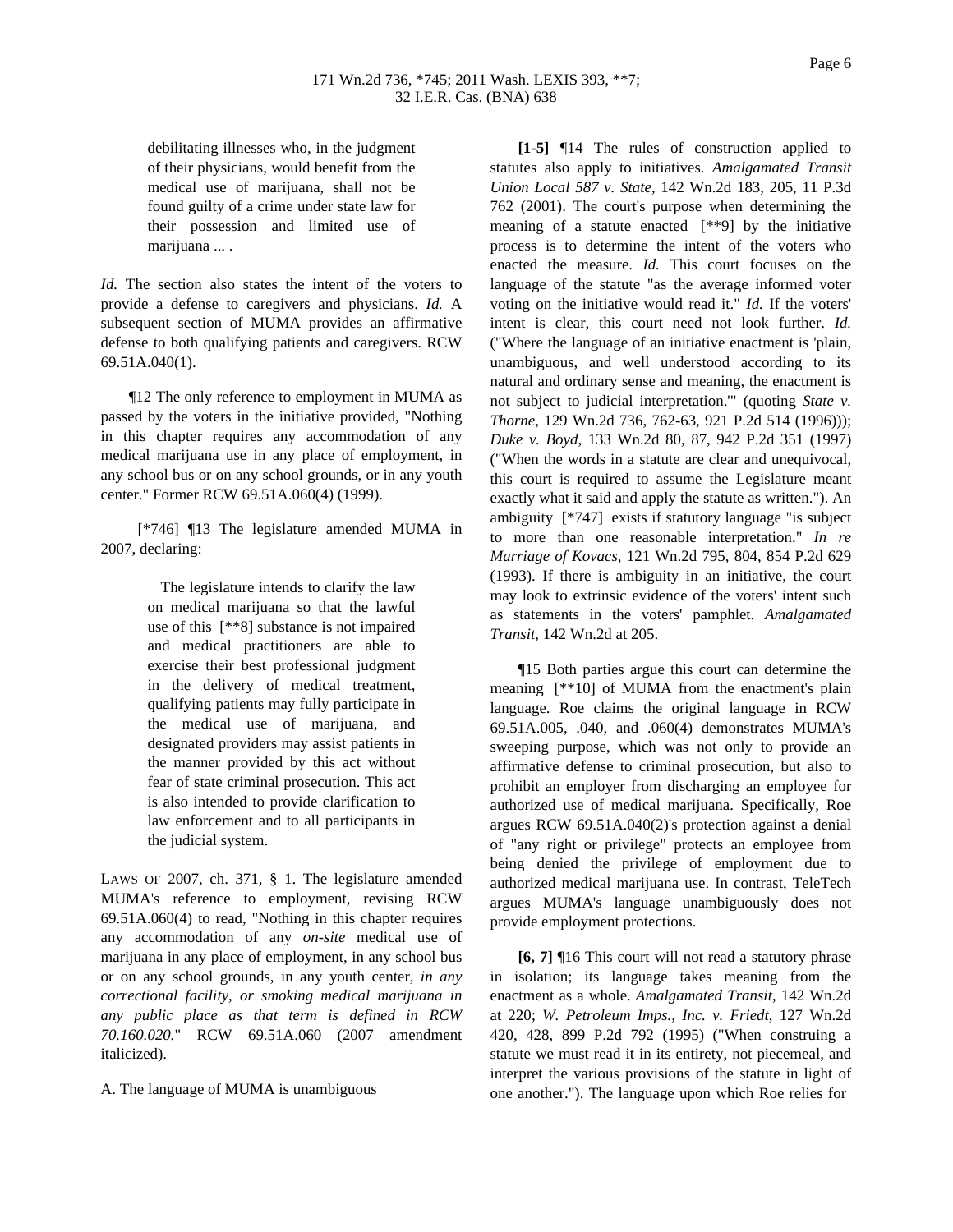her claim that MUMA protects medical marijuana users from denial of the privilege of employment immediately follows MUMA's grant of [\*\*11] an affirmative defense to qualifying patients and caregivers:

> If charged with a violation of state law relating to marijuana, any qualifying patient who is engaged in the medical use of marijuana, or any designated primary caregiver who assists a qualifying patient in the medical use of marijuana, will be deemed to have established an affirmative defense to such charges by proof of his or her compliance with the requirements provided in this chapter. Any person meeting the requirements [\*748] appropriate to his or her status under this chapter shall be considered to have engaged in activities permitted by this chapter and shall not be penalized in any manner, or denied any right or privilege, for such actions.

Former RCW 69.51A.040(1) (1999). The first sentence of subsection (1) establishes the context of the subsection: it applies to a person charged with violation of state law relating to marijuana. The second sentence applies in this same context of criminal proceedings; it does not address the actions or duties of private entities. *Id.* The section's prohibition against a denial of "any right or privilege," when read in context, does not confer any obligation on private employers.

¶17 Roe argues [\*\*12] the original language of RCW 69.51A.060(4) confirms that employment is one of the "privileges" protected by RCW 69.51A.040(1). Roe claims that because RCW 69.51A.060(4) explicitly does not require an employer to accommodate medical marijuana use "in any place of employment," the statute implicitly requires an employer to accommodate an employee's medical marijuana use *outside* the workplace. But the statute's explicit statement against an obligation to accommodate on-site use does not require reading into MUMA an implicit obligation to accommodate off-site medical marijuana use. 4 The language of MUMA is unambiguous--it does not regulate the conduct of a private employer or protect an employee from being discharged because of authorized medical marijuana use.

4 Amicus Pacific Legal Foundation aptly

addressed the logical fallacy of Roe's argument. Amicus Curiae Br. of Pac. Legal Found. at 11-13. As amicus explains, when the major premise is a universal negative (employers are not required to accommodate on-site use), and the minor premise negates one aspect of the major (the plaintiff uses marijuana off-site), it is logically invalid to adopt as a conclusion the contrapositive (employers [\*\*13] are required to accommodate off-site use). *Id.* at 12 (citing *Bailey v. State*, 16 Md. App. 83, 294 A.2d 123, 129 n.4 (1972); RUGGERO J. ALDISERT, LOGIC FOR LAWYERS: A GUIDE TO CLEAR LEGAL THINKING 156-58 (3d ed. 1997)). The argument is flawed for the additional reason that the major term--off-site use--does not appear in the major premise. Amicus Curiae Br. of Pac. Legal Found. at 11-13.

[\*749] B. Extrinsic evidence does not support an implicit duty to accommodate off-site use of marijuana

# 1. Drafter's declaration

¶18 Even if the language of MUMA were ambiguous, the extrinsic evidence cited by Roe would not support reading an employment protection into the statute. Roe argues statements by Timothy Killian, a co-drafter and campaign manager for I-692, demonstrate that voters intended MUMA to prohibit the discharge of an employee for authorized use of medical marijuana. In a declaration prepared for this litigation, Killian stated MUMA was intended to broadly protect the right of qualifying patients to use medical marijuana and to protect the "privilege" of employment. 5

> 5 Citing Killian's declaration, Roe explains, "By providing that employers were not required to accommodate the *use* of medical marijuana *in* any *place* of employment, MUMA was intended [\*\*14] to require employers to accommodate an employee's use of marijuana *outside* of the workplace, as long as that use complies with the Act." Appellant's Opening Br. at 5.

¶19 Roe claims this court's holdings in *Duke*, 133 Wn.2d 80, and *Kovacs*, 121 Wn.2d 795, allow this court to rely on Killian's declaration as evidence of the voters' intent. In both cases, a legislator's statement regarding language in a statute was relevant to the question of the legislature's intent. While "[n]ormally, one legislator's comments from the floor are ... inadequate to establish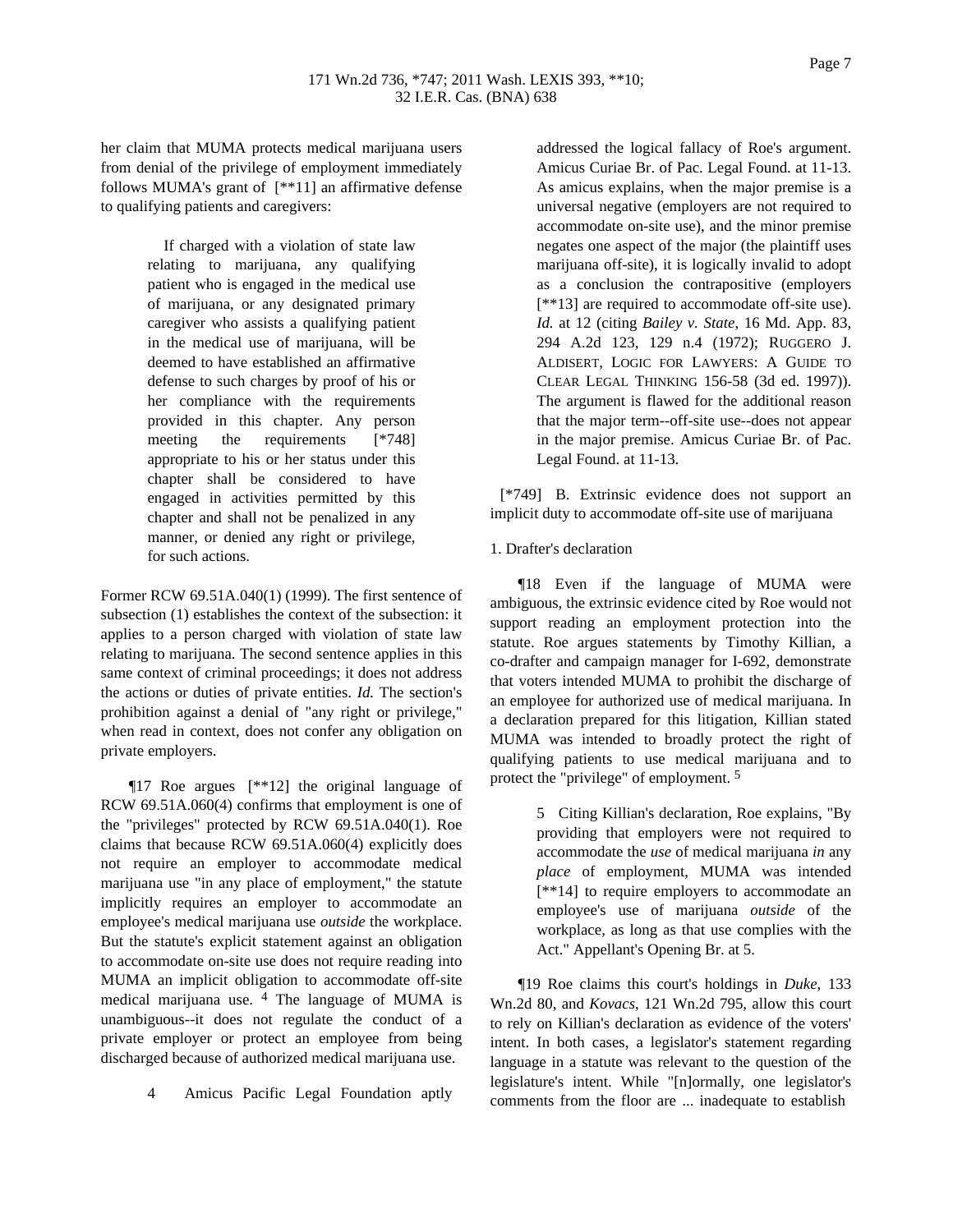legislative intent," where the legislator proposed the enacted language and no evidence in the record contradicted the legislator's statement as to the meaning of the language, this court in *Duke* presumed that the legislator "understood the meaning of the amendment which he proposed" and found his statement (made at the time the legislature was debating the bill) supported the plain meaning of the statute. 133 Wn.2d at 87. Similarly, in *Kovacs* this court acknowledged that individual lawmakers' statements do not conclusively establish legislative intent, but noted such statements can be "instructive" in illustrating the reasons for proposed [\*\*15] [\*750] changes to legislation. 121 Wn.2d at 807. In *Kovacs* no evidence in the record contradicted the remarks of a "prime sponsor and drafter of the bill," so it was appropriate to consider his comments when determining the purpose of the statutory language. *Id.* at 807-08.

**[8]** ¶20 While *Duke* and *Kovacs* support looking to statements of individual drafters and sponsors of statutory language, they do not support considering Killian's declaration as evidence of the voters' intent in approving I-692. First, unlike the relevant statements in *Duke* and *Kovacs*, where a legislator made a statement while the legislature was debating the proposed statutory language, Killian made the declaration Roe relies upon almost 10 years after voters approved I-692. In *Duke* and *Kovacs*, the other legislators were aware of the intent of the drafters when they voted on the statute, but in this case, no voter could have been aware in 1998 that Killian would opine in 2008 that the initiative would insulate employees from drug testing for marijuana if the employee qualified for the medical use of marijuana.

**[9]** ¶21 Second, the relevant statement in *Duke* supported a plain reading of the statute; the court considered the statement only after [\*\*16] finding the amended language "clear." 133 Wn.2d at 86. In contrast, Killian's declaration claims MUMA contains specific protections that are not supported by the text of the statute. It is the voters' intent that is relevant to the meaning of ambiguous initiative language. If we were to accept Killian's declaration as evidence of the voters' intent, it would give drafters an incentive to write vague language to be expanded in later litigation--language that would not give voters a true representation of the meaning and consequences of the proposed initiative.

#### 2. 2007 changes to MUMA

¶22 In 2007, the legislature stated its intent to clarify the MUMA "so that the lawful use of [medical marijuana] is not impaired ... ." LAWS OF 2007, ch. 371, § 1. The legislature [\*751] added "on-site" to RCW 69.51A.060(4) so that it now provides, in relevant part, "Nothing in this chapter requires any accommodation of any *on-site* medical use of marijuana in any place of employment." (Emphasis added.) Roe argues the 2007 enactment shows that the limits on workplace accommodation obligations set forth in I-692 were always intended to apply only to the *on-site* use of medical marijuana.

**[10-12]** ¶23 If a statute is ambiguous, [\*\*17] we may look to the statute's subsequent history to clarify the original legislative intent. 6 *State v. Bunker*, 169 Wn.2d 571, 581, 238 P.3d 487 (2010). A new legislative enactment is presumed to be an amendment that changes a law rather than a clarification of the existing law, but the presumption may be rebutted by clear evidence that the legislature intended an interpretive clarification. *State v. Elmore*, 154 Wn. App. 885, 905, 228 P.3d 760 (2010) (citing *Johnson v. Morris*, 87 Wn.2d 922, 926, 557 P.2d 1299 (1976)). One indication a new enactment is a clarification is that the original statute was ambiguous. *Id.* In contrast, an amendment generally changes an unambiguous statute. *Id.*

> 6 Subsequent legislative changes to a statute can be evidence of the legislative intent of the original statute. *State v. Mendoza*, 165 Wn.2d 913, 921, 205 P.3d 113 (2009). But the 2007 legislative changes to MUMA amended or clarified an initiative passed by the voters. Because we do not find the changes helpful to Roe's position, we briefly address the 2007 changes to MUMA without deciding whether *legislative* changes to an initiative may be evidence of the *voters'* intent in approving [\*\*18] the original initiative.

**[13]** ¶24 Even assuming the 2007 enactment clarified the rights and obligations created by the original initiative, the clarifying language does not support Roe's argument that MUMA provides employment protections for authorized medical marijuana users. The legislature's addition of the phrase "on-site" to RCW 69.51A.060(4) is redundant because the section already expressly disavowed any accommodation obligation "in any place of employment." The addition of "on-site" did not make any material change in the section. Neither the original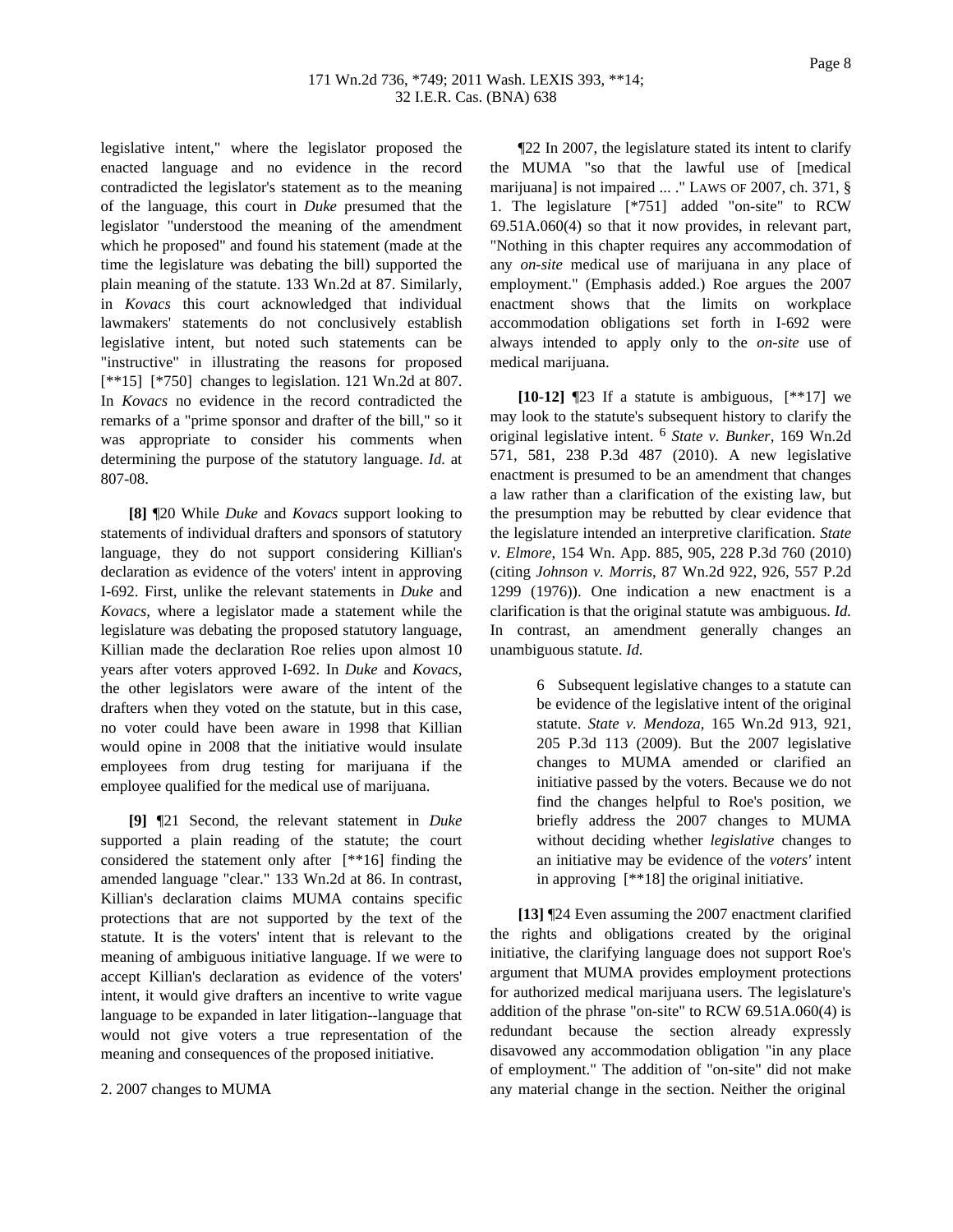nor the current language of [\*752] MUMA requires employers to accommodate an employee's off-site use of medical marijuana.

¶25 Roe claims using medical marijuana in her home in the evening allowed her to be productively employed the next day, acknowledging that the use of marijuana continues to influence a patient for some time after ingestion. One would expect any statute creating employment protections for authorized medical marijuana users might include exceptions for certain occupations or permissible levels of impairment on the job. Indeed, describing MUMA's alleged employment protections, Roe argues an employer has a duty only to accommodate [\*\*19] an employee's off-site medical marijuana use if the employee's use would not affect job safety or performance. But nothing in MUMA suggests the drafters or voters considered such issues or contemplated the regulatory scheme suggested by Roe's proposed safety and performance exceptions. This statutory silence supports the conclusion that MUMA does not require employers to accommodate off-site medical marijuana use.

#### 3. Voters pamphlet

¶26 If a statute passed by initiative is ambiguous, the voters pamphlet may provide extrinsic evidence of the voters' intent. *Amalgamated Transit*, 142 Wn.2d at 205. The official ballot title of I-692 was "Shall the medical use of marijuana for certain terminal or debilitating conditions be permitted, and physicians authorized to advise patients about medical use of marijuana?" State of Washington *Voters Pamphlet*, General Election 8 (Nov. 3, 1998) (1998 Voters Pamphlet). The attorney general's statement explained that the initiative would not "require the accommodation of any medical use of marijuana in any place of employment ... ." *Id.* at 16. In the "Statement For" I-692, proponents of the initiative stated, "[P]atients who use medical marijuana, and doctors [\*\*20] who recommend it, are still considered criminals in this state. Initiative 692 will protect patients who suffer from terminal and debilitating illnesses, and doctors who recommend the use of medical [\*753] marijuana. That's why we need I-692." *Id.* at 8. The only statement in the voters' materials referencing employment was also in the "Statement For" I-692, where proponents assured voters that MUMA would "[p]rohibit[ ] marijuana use ... in the workplace." 7 *Id.* The "Statement Against" I-692 was silent as to any employment protections possibly granted

by I-692. *Id.* at 9.

7 The proponents of I-692 overstated MUMA's "[s]afeguards." 1998 Voters Pamphlet at 8. Nothing in MUMA prohibits an employer from choosing to accommodate an employee's use of medical marijuana.

¶27 Nothing in the 1998 Voters Pamphlet demonstrates that an average voter would understand the proposed initiative to offer employment protections to medical marijuana users. If proponents of I-692 wanted voters to approve language that would enact employment protections, they should have clearly explained to voters the consequences of the initiative. *See Ross v. RagingWire Telecomms., Inc.*, 42 Cal. 4th 920, 929, 174 P.3d 200, 70 Cal. Rptr. 3d 382 (2008) [\*\*21] (holding that proponents of California's Compassionate Use Act of 1996, Cal. Health & Safety Code § 11362.5, intended a delicate balance and presented only "modest objectives" to the voters that could not support a broad reading of the act to include employment protections that were not in the text of the statute).

#### C. MUMA does not imply a civil remedy

**[14]** ¶28 In addition to arguing that MUMA creates an express civil remedy, Roe claims that the court should find in MUMA an implied cause of action for wrongful discharge for authorized medical marijuana use. In *Bennett v. Hardy*, 113 Wn.2d 912, 920-21, 784 P.2d 1258 (1990), this court established the test for an implied cause of action:

> Borrowing from the test used by federal courts in determining whether to imply a cause of action, we must resolve the following issues: first, whether the plaintiff is within the class for whose "especial" benefit the statute was enacted; second, whether the legislative intent, explicitly or implicitly, supports creating or denying a remedy; and third, whether implying a [\*754] remedy is consistent with the underlying purpose of the legislation.

If MUMA protects medical marijuana users by proscribing certain conduct or [\*\*22] creating a duty but does not provide a remedy for a violation of the statute, a cause of action may be inferred if "'the remedy is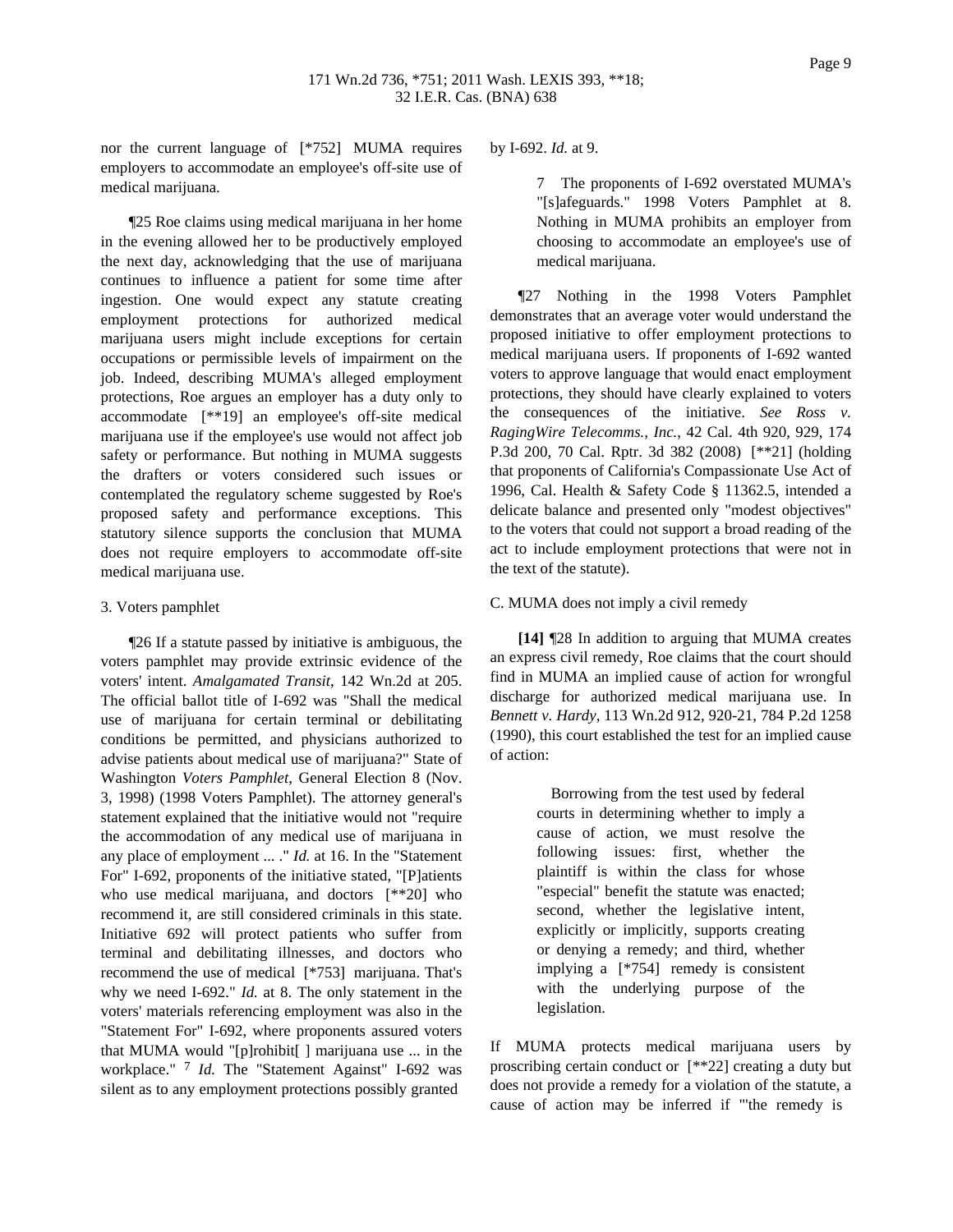appropriate in furtherance of the purpose of the legislation and needed to assure the effectiveness of the provision.'" *Id.* at 920 (quoting RESTATEMENT (SECOND) OF TORTS § 874A (1979)).

**[15]** ¶29 The first *Bennett* requirement is not at issue because Roe, as a medical marijuana user, is within the class for whose special benefit the people approved I-692. However, as discussed above, there is no evidence voters intended MUMA to provide employment protections or to prohibit an employer from discharging an employee for medical marijuana use. Further, implying a cause of action against a private entity is inconsistent with a statutory scheme intended to provide an affirmative defense to state criminal prosecution. MUMA does not imply a cause of action against an employer. 8

> 8 This case is distinguishable from our recent decision in *Beggs v. Department of Social & Health Services*, 171 Wn.2d 69, 247 P.3d 421 (2011), where we found an implied cause of action in the mandatory child abuse reporting statute, RCW 26.44.030. First, the reporting statute grants immunity from civil [\*\*23] liability, implying civil liability exists. *Id.* at 78. In contrast, MUMA grants qualified patients and caregivers immunity from criminal liability. RCW 69.51A.040(1). Second, the cause of action implied by the reporting statute is consistent with the purpose of the statute--to safeguard children. Here, the purpose of MUMA is to insulate qualified patients and caregivers from criminal liability under state law, not to create an expansive right to use medical marijuana without regard to other restrictions.

II. MUMA does not proclaim a sufficient public policy to support a cause of action for wrongful termination

**[16]** ¶30 Common law at-will employment has been the default employment rule in Washington since at least 1928. *Ford v. Trendwest Resorts, Inc.*, 146 Wn.2d 146, 152, 43 P.3d 1223 (2002) (citing *Davidson v. Mackall-Paine Veneer Co.*, 149 Wash. 685, 688, 271 P. 878 (1928)). An employer may discharge an at-will employee for "no cause, good cause or [\*755] even cause morally wrong without fear of liability." *Thompson v. St. Regis Paper Co.*, 102 Wn.2d 219, 226, 685 P.2d 1081 (1984). One narrow exception to the general at-will employment rule prohibits an employer from discharging

an employee "when the [\*\*24] termination would frustrate a clear manifestation of public policy." *Ford*, 146 Wn.2d at 153.

A. A public policy mandate giving rise to a wrongful termination action must be clear

**[17, 18]** ¶31 This court added Washington to the growing list of jurisdictions to recognize an action for wrongful termination in violation of public policy in 1984, stating:

> "In determining whether a clear mandate of public policy is violated, courts should inquire whether the employer's conduct contravenes the letter or purpose of a constitutional, statutory, or regulatory provision or scheme. Prior judicial decisions may also establish the relevant public policy. However, *courts should proceed cautiously if called upon to declare public policy absent some prior legislative or judicial expression on the subject.*"

*Thompson*, 102 Wn.2d at 232 (quoting *Parnar v. Americana Hotels, Inc.*, 65 Haw. 370, 652 P.2d 625, 631 (1982)). The tort action is a "narrow public policy exception" to the at-will employment doctrine that balances the employee's interest in job security and the employer's interest in making personnel decisions without fear of liability. *Id.*

**[19]** ¶32 *Gardner v. Loomis Armored, Inc.*, 128 Wn.2d 931, 936, 913 P.2d 377 (1996), refined [\*\*25] the analysis of the action, recognizing that the action has generally arisen in the past in four situations:

> (1) where employees are fired for refusing to commit an illegal act; (2) where employees are fired for performing a public duty or obligation, such as serving jury duty; (3) where employees are fired for exercising a legal right or privilege, such as filing workers' compensation claims; and (4) where employees are fired in retaliation for reporting employer misconduct, i.e., whistleblowing.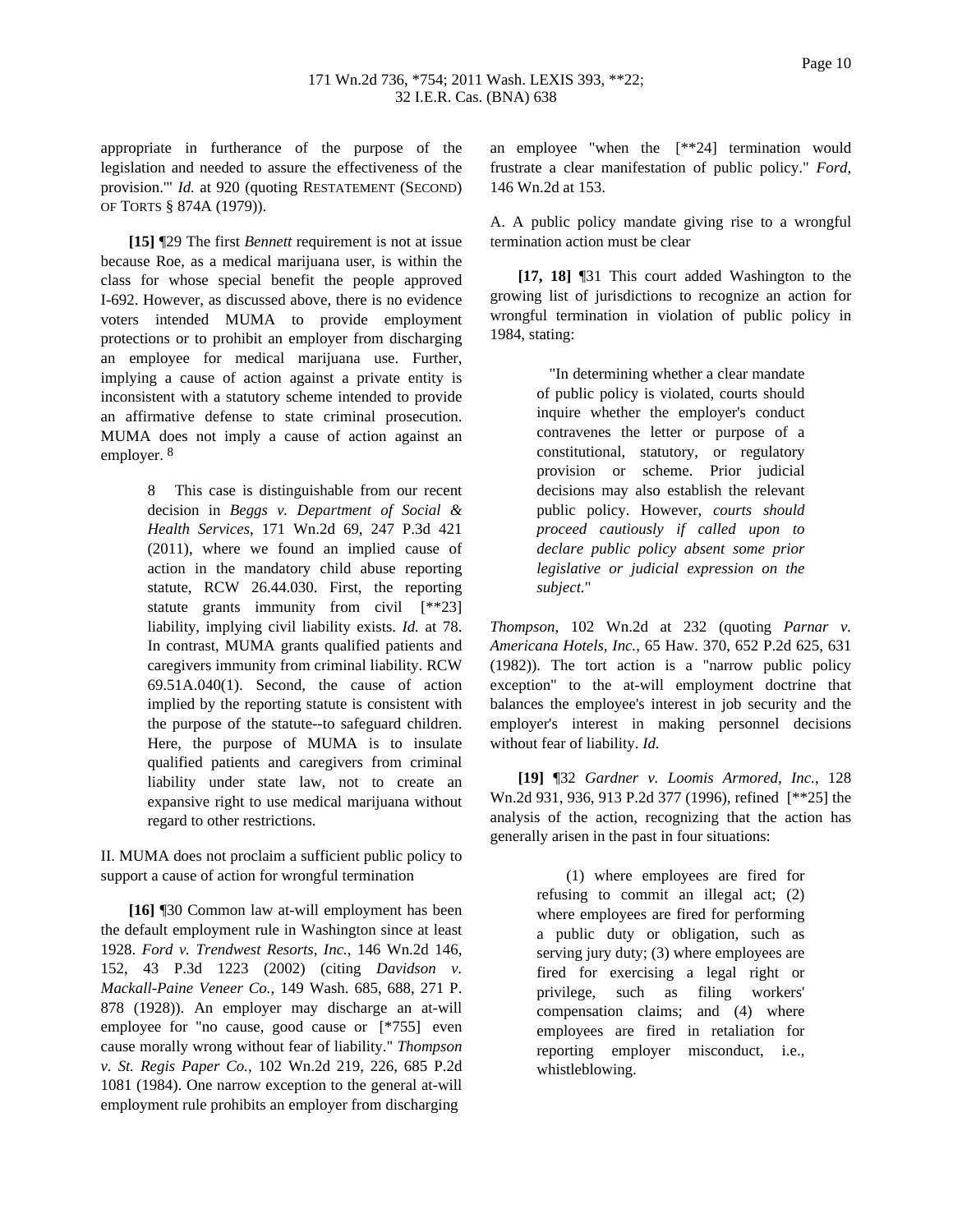[\*756] **[20-22]** ¶33 The test we use to analyze a public policy wrongful discharge action where both the employee and the employer have legitimate interests requires four elements:

> (1) The plaintiffs must prove the existence of a clear public policy (the *clarity* element).

(2) The plaintiffs must prove that discouraging the conduct in which they engaged would jeopardize the public policy (the *jeopardy* element).

(3) The plaintiffs must prove that the public-policy-linked conduct caused the dismissal (the *causation* element).

(4) The defendant must not be able to offer an overriding justification for the dismissal (the *absence of justification* element).

*Id.* at 941 (citations omitted). Whether a clear public [\*\*26] policy exists is a question of law subject to de novo review. *Danny v. Laidlaw Transit Servs., Inc.*, 165 Wn.2d 200, 207, 193 P.3d 128 (2008). The exception should be narrowly drawn so that it does not swallow the general rule of at-will employment. *Sedlacek v. Hillis*, 145 Wn.2d 379, 389-90, 36 P.3d 1014 (2001).

B. MUMA does not proclaim a public policy prohibiting the discharge of an employee for medical marijuana use

**[23]** ¶34 A statute may provide a public policy mandate for purposes of a wrongful termination claim even where the employer's conduct is beyond the reach of the statute's remedies. *See Roberts v. Dudley*, 140 Wn.2d 58, 71, 993 P.2d 901 (2000). 9 Thus, though MUMA does not imply a cause of action against an employer who discharges an employee for [\*757] using medical marijuana, it could still provide the basis for Roe's wrongful termination claim.

> In *Roberts*, an employee claimed she was discharged because she was pregnant. She brought an action for wrongful termination in violation of a clear public policy against sex discrimination. *Id.* at 62. This court found support for the public policy under chapter 49.60 RCW, a statute that prohibits employment discrimination

on the basis of sex. *Id.* at 69-70. [\*\*27] Though the employer in *Roberts* was immune from liability under chapter 49.60 RCW because it employed fewer than eight employees, the statute established a clear public policy for purposes of the employee's wrongful termination claim. *Id.* at 71.

**[24]** ¶35 An employee must establish a clear statement of public policy to satisfy the clarity element. *Hubbard v. Spokane County*, 146 Wn.2d 699, 708, 50 P.3d 602 (2002). "The 'public policy' for which we search is an authoritative public declaration of the nature of the wrong." *Roberts*, 140 Wn.2d at 63 (quoting *Thompson*, 102 Wn.2d at 232). A clear mandate of public policy sufficient to meet the clarity element must be clear and truly public; it does not exist merely because the plaintiff can point to legislation or judicial precedent that addresses the relevant issue. *Sedlacek*, 145 Wn.2d at 389.

**[25]** ¶36 The employee bears the burden to establish that a clear statement of public policy exists. *Hubbard*, 146 Wn.2d at 708. Roe argues MUMA proclaims a broad policy that "'the medical use of marijuana by patients with terminal or debilitating illnesses is a personal, individual decision.'" Appellant's Opening Br. at 27-28 (quoting RCW 69.51A.005). Roe also claims Washington [\*\*28] courts have recognized that MUMA's purpose is to protect the right of qualifying patients to use medical marijuana in accordance with the advice and supervision of their physicians.

**[26, 27]** ¶37 MUMA's language and court decisions interpreting the statute do not support such a broad public policy that would remove all impediments to authorized medical marijuana use or forbid an employer from discharging an employee because she uses medical marijuana. MUMA's only reference to employment is an explicit statement against requiring employers to accommodate medical marijuana use. *See* RCW 69.51A.060(4) ("Nothing in this chapter requires any accommodation of any on-site medical use of marijuana in any place of employment ... ."). Similarly, the only reference to employment in the 1998 Voters Pamphlet asserted the initiative would prohibit marijuana use in the workplace.

¶38 Moreover, the statement upon which Roe relies for the broad proposition that the choice to use medical marijuana [\*758] is a "personal, individual decision" logically refers to the decision of the physician, not the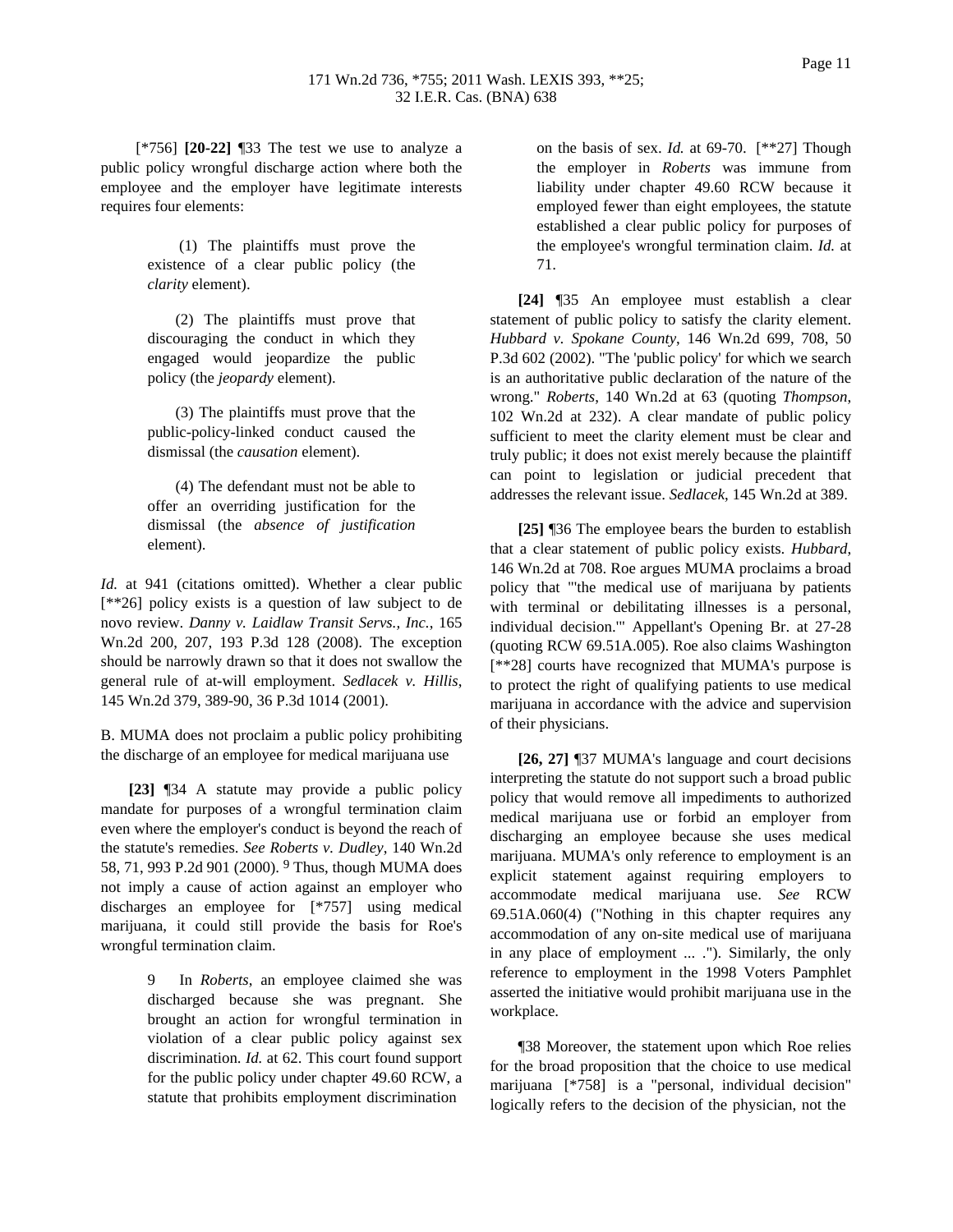patient. The full sentence reads, "The people find that humanitarian compassion necessitates that the decision to authorize the [\*\*29] medical use of marijuana by patients with terminal or debilitating illnesses is a personal, individual decision, based upon their health care professional's professional medical judgment and discretion." RCW 69.51A.005. The "decision" referred to in the first part of the sentence is the "decision to authorize the medical use of marijuana ... ," which is the physician's decision, not the patient's. The decision is "based upon their health care professional's professional medical judgment and discretion," which again refers to the physician's decision, not the patient's decision. This sentence of RCW 69.51A.005 does not support a broad public policy supporting employment protections for medical marijuana users.

¶39 The Court of Appeals has frequently quoted the general purpose section of MUMA, but no court decision has provided "an authoritative public declaration" declaring an unimpeded right to use medical marijuana or prohibiting an employer from discharging an employee for medical marijuana use. *Roberts*, 140 Wn.2d at 63. Citing RCW 69.51A.005, the Court of Appeals in *State v. Hanson* stated MUMA's purpose is "to allow patients with terminal or debilitating illness to legally use marijuana [\*\*30] when authorized by their physician." 138 Wn. App. 322, 329, 157 P.3d 438 (2007). However, the *Hanson* court recognized that MUMA does not provide unlimited authorization to use medical marijuana, stating, "[U]se is permitted if specific legislative procedures are followed" and, "[T]he Medical Marijuana Act only provides an affirmative defense to the drug crime." *Id.* at 330. Similarly in *State v. Ginn*, the Court of Appeals stated the general purpose of MUMA "is to allow patients with terminal or debilitating illnesses to use marijuana." 128 Wn. App. 872, 877, 117 P.3d 1155 (2005). But the court discussed MUMA's purpose in the context of applying the affirmative defense provided by the statute to [\*759] qualifying patients and physicians. *Id.* Washington court decisions do not recognize a broad public policy that would remove any impediment to medical marijuana use or impose an employer accommodation obligation.

¶40 Finally, Washington patients have no legal right to use marijuana under federal law. *See* 21 U.S.C. §§ 812, 844(a). Though Roe claims the divergence between Washington's MUMA and federal drug law is of no consequence to a state tort claim for wrongful discharge,

the two cannot be completely separated.  $[**31]$  <sup>10</sup> Holding that a broad public policy exists that would require an employer to allow an employee to engage in illegal activity would not be within *Thompson*'s directive to "'proceed cautiously'" when finding a public policy exception to the at-will employment doctrine. 102 Wn.2d at 232 (emphasis omitted) (quoting *Parnar*, 652 P.2d at 631).

> 10 We note that the Washington State Human Rights Commission, the agency charged with investigating employee discrimination claims, acknowledges that "it would not be a reasonable accommodation of a disability for an employer to violate federal law, or allow an employee to violate federal law, by employing a person who uses medical marijuana." LAURA LINDSTRAND, WASH. STATE HUMAN RIGHTS COMM'N, WASHINGTON NON-DISCRIMINATION LAWS AND THE USE OF MEDICAL MARIJUANA at 1 (June 7, 2011), *available at* http://www.hum.wa.gov/Documents/Guidance /medical%20marijuana.doc. Though an employee is still free to sue an employer for wrongful discharge, the commission will not investigate claims of discrimination due to medical marijuana use because federal law prohibits marijuana possession. *Id.* at 2.

¶41 Roe has presented only one public policy argument to support her wrongful termination claim--that MUMA broadly protects [\*\*32] a patient's "personal, individual decision" to use medical marijuana. MUMA does not proclaim a public policy that would remove any impediment (including employer drug policies) to the decision to use medical marijuana. 11 Because Roe has not satisfied the clarity [\*760] element, we do not need to analyze the other elements of the *Gardner* test. *See Gardner*, 128 Wn.2d at 943.

> 11 In *Gardner*, the employee, discharged because he left his armored vehicle to help a hostage in a bank robbery, claimed statutes supported a public policy encouraging citizens to help law enforcement. 128 Wn.2d at 942. This court held that the cited statutes supported such a policy, "but only under very limited circumstances." *Id.* More accurately, the statutes supported a policy encouraging citizens to cooperate with law enforcement when help was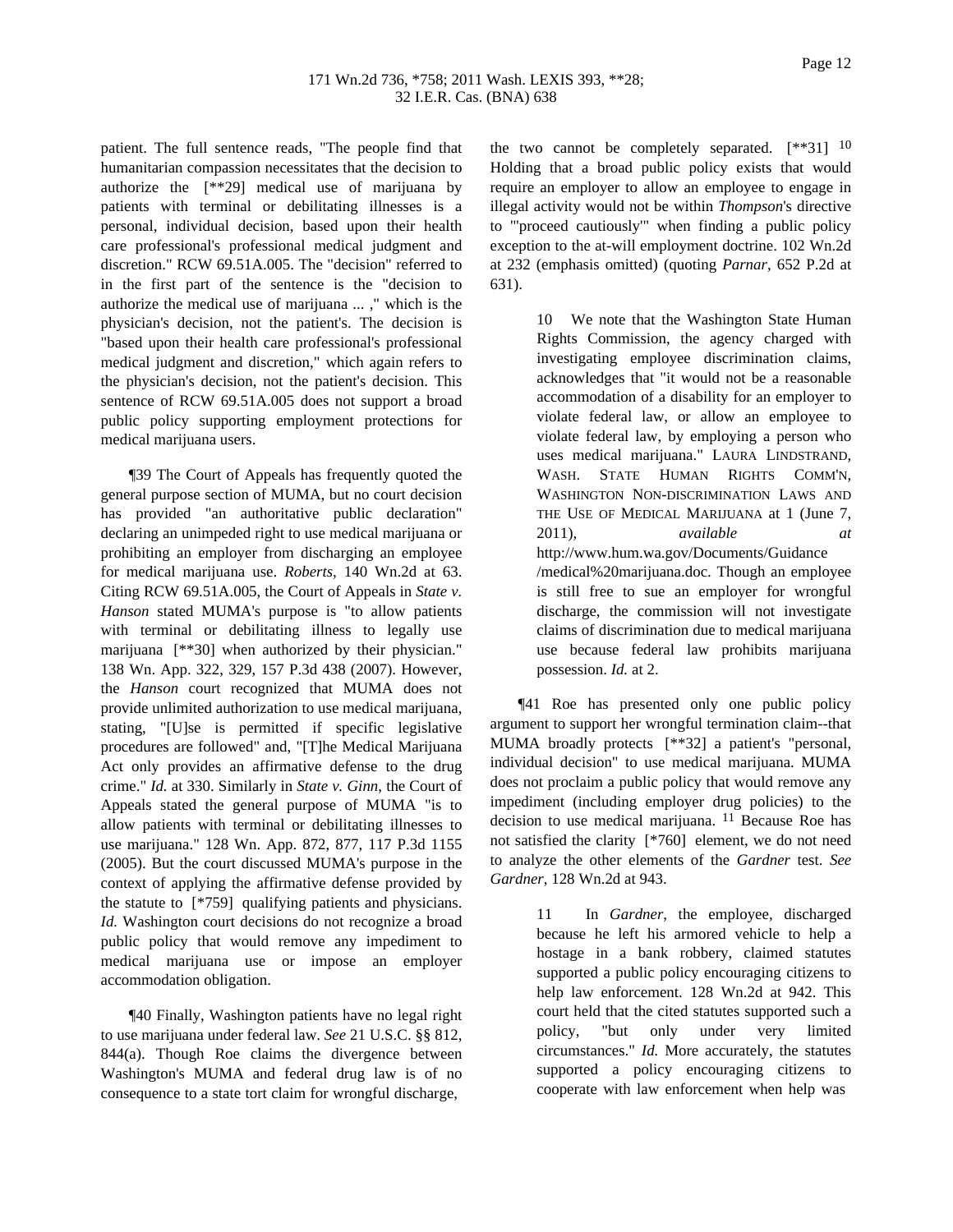requested or required by law. *Id.* This court concluded, "A limited, albeit clear, public policy can be found in the cited statutes, but Plaintiffs give an overexpansive reading of those statutes in their attempt to present a general policy encouraging citizens to help in law enforcement. Plaintiffs have not satisfied the clarity element with respect to their first offered public [\*\*33] policy." *Id.* at 942-43. Similarly, Roe has given an overexpansive reading of MUMA in her attempt to present a general public policy providing an unimpeded right to use medical marijuana with a physician's authorization. MUMA does not provide such an unlimited right.

## **CONCLUSION**

¶42 MUMA does not prohibit an employer from discharging an employee for medical marijuana use, nor does it provide a civil remedy against the employer. MUMA also does not proclaim a sufficient public policy to give rise to a tort action for wrongful termination for authorized use of medical marijuana.

¶43 We affirm.

MADSEN, C.J., and C. JOHNSON, ALEXANDER, OWENS, FAIRHURST, J.M. JOHNSON, and STEPHENS, JJ., concur.

#### **DISSENT BY:** Tom Chambers

# **DISSENT**

¶44 CHAMBERS, J. (dissenting) --

The life of the law has not been logic: it has been experience. The felt necessities of the time, the prevalent moral and political theories, intuitions of public policy, avowed or unconscious, even the prejudices which judges share with their fellow-men, have had a good deal more to do than the syllogism in determining the rules by which [\*\*34] men should be governed. The law embodies the story of a nation's development through many centuries, and it cannot be dealt with as if it contained only the axioms and corollaries of a book of mathematics.

OLIVER WENDELL HOLMES, THE COMMON LAW 5 (Mark DeWolfe Howe ed., 1967) (1881). The court today makes an exacting, logically defensible, minute examination of the Washington State Medical Use of Marijuana Act, chapter 69.51A RCW, and concludes that our law, like conventional medicine, affords Jane Roe no relief. But the approach it takes would [\*761] have forestalled significant developments in the law. *See, e.g.*, *Gardner v. Loomis Armored, Inc.*, 128 Wn.2d 931, 913 P.2d 377 (1996). Because I conclude that a jury should hear Roe's claim for wrongful discharge in violation of public policy, I respectfully dissent.

¶45 I stress a few of the salient facts. The people of our state enacted the medical marijuana act by initiative because they concluded that "humanitarian compassion necessitates that the decision to authorize the medical use of marijuana by patients with terminal or debilitating illnesses is a personal, individual decision, based upon their physician's professional medical judgment and [\*\*35] discretion." LAWS OF 1999, ch. 2, § 2 (Initiative Measure 692, approved Nov. 3, 1998) (codified as RCW 69.51A.005). It says plainly that "[a]ny person meeting the requirements appropriate to his or her status under this chapter shall be considered to have engaged in activities permitted by this chapter *and shall not be penalized in any manner, or denied any right or privilege*, for such actions." *Id.* § 5 (emphasis added) (codified as RCW 69.51A.040(2)).

¶46 Roe seems to be exactly the sort of person the people intended to protect. She suffered from debilitating migraine headaches that resisted treatment. A doctor advised her that the potential benefits of marijuana likely outweighed the health risks. Her migraines subsided enough that she could seek and find a job.

¶47 The tort of wrongful discharge in violation of public policy exists to protect Washington workers in such straits. "(1) The plaintiffs must prove the existence of a clear public policy (the *clarity* element)," (2) "that discouraging the conduct in which they engaged would jeopardize the public policy (the *jeopardy* element)," "(3) ... that the public-policy-linked conduct caused the dismissal (the *causation* element)," and "(4) [t]he defendant [\*\*36] must not be able to offer an overriding justification for the dismissal (the *absence of justification* element)." *Gardner*, 128 Wn.2d at 941 (citing HENRY H. PERRITT, JR., WORKPLACE TORTS: RIGHTS AND LIABILITIES §§ 3.7, 3.14, 3.19, 3.21 (1991)); *see also*